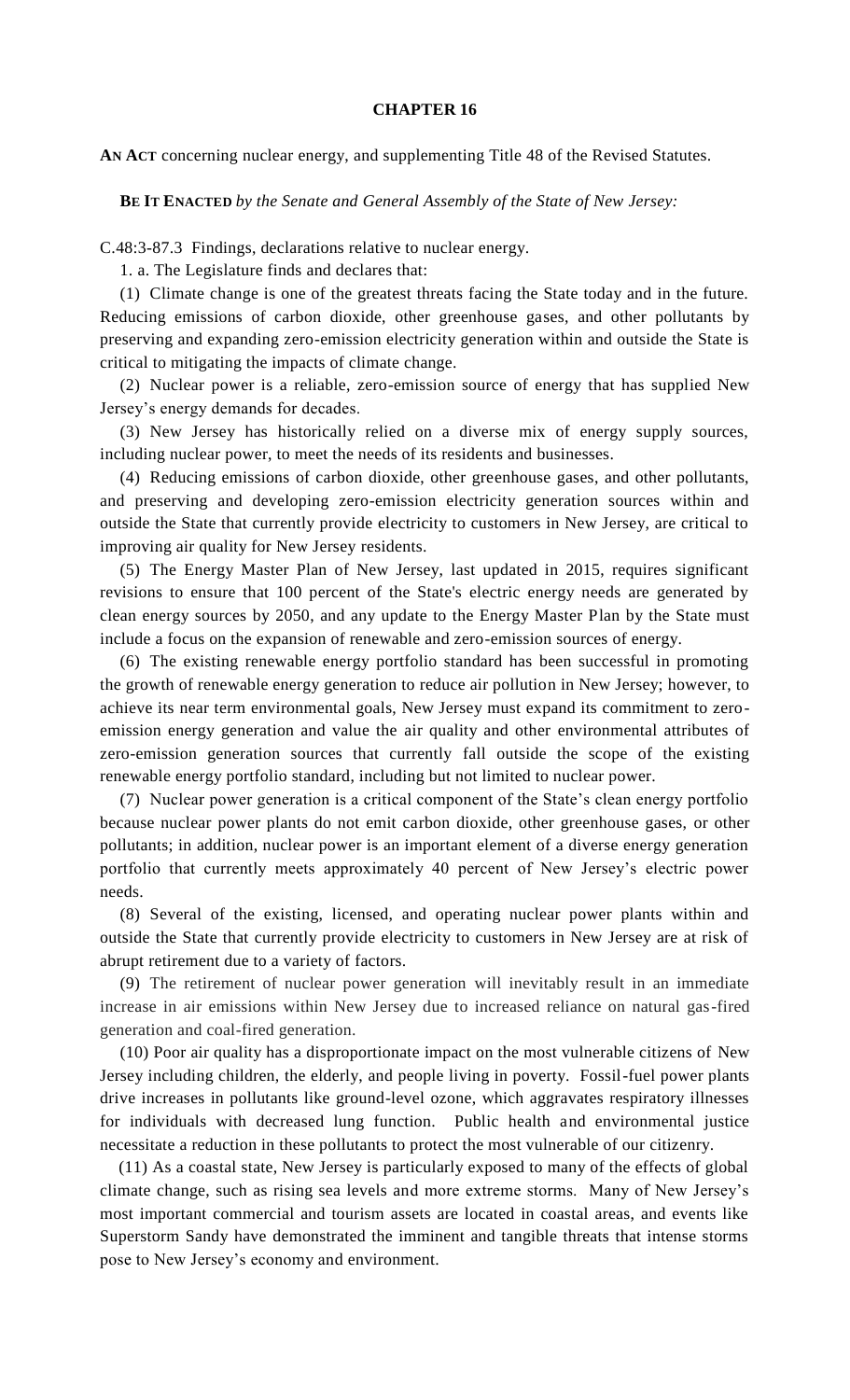(12) Given the overwhelming scientific consensus that fossil-fuel use is causing potentially irreversible global climate change and the attendant environmental catastrophes, it is a moral imperative that the State invest in energy infrastructure within and outside the State that does not produce greenhouse gases.

b. The Legislature therefore determines that:

(1) The abrupt retirement of existing, licensed, and operating nuclear power plants within and outside the State that provide electricity to customers in New Jersey, and any concomitant increase in the proportion of New Jersey's electricity demand met by natural gas and coal, will result in a substantial increase in emissions of several serious pollutants, and associated adverse public health and environmental impacts. The pollutants resulting from increased fossil-fuel generation and drilling include emissions of carbon dioxide, methane, carbon monoxide, sulfur dioxide, particulate matter, volatile organic compounds, mercury, and nitrous oxides, and the creation of ozone.

(2) New Jersey is currently not projected to meet certain federal and State air quality standards and emissions level requirements, counties of the State are currently designated as nonattainment for the federal 8-hour Ozone National Ambient Air Quality Standard, and the abrupt retirement of nuclear power plants that serve New Jersey combined with increased reliance on natural gas-fired and coal-fired generation will substantially impede the State's ability to meet those federal and State air quality standards and emissions level requirements.

(3) In light of the primacy of natural gas use for heating in New Jersey, increased reliance on natural gas-fired generation will render the electric generation and delivery systems less resilient and more vulnerable to the impacts of extreme winter weather events, natural gas pipeline accidents, and other factors affecting the deliverability of natural gas to electric power generating stations in and around the State.

(4) The model of providing credits to zero- or low-emission energy generation sources as compensation for their environmental attributes has proven successful for Class I and Class II renewable energy sources, which receive renewable energy certificates, and solar electric power generators, which receive solar renewable energy certificates.

(5) A program that recognizes and compensates nuclear energy generators in a manner similar to other non-emitting energy generation resources to the extent required to prevent the loss of nuclear energy, subject to independent review as provided in section 3 of this act, which the State's residents and businesses rely on for approximately 40 percent of their electricity needs, could, in the absence of equally or more cost-effective clean energy alternatives, further the State's interest in environmental protection and maintaining a diverse mix of energy sources.

(6) While recognizing the importance of nuclear energy generation, the State must also commit to the deployment of renewable and zero-emission energy to address climate change, drive economic development, and create new employment opportunities.

(7) In order to meet the goals under the "Global Warming Response Act," P.L.2007, c.112 (C.26:2C-37 et seq.), to reduce greenhouse gas emissions 80 percent by 2050, it will be necessary to significantly reduce emissions from the electric power generation sector. This will require reducing the State's heavy reliance on natural gas for electric power generation, the primary source of emissions from the electric power generation sector.

(8) The zero emission certificate program set forth in this act is structured such that its costs are guaranteed to be significantly less than the social cost of carbon emissions avoided by the continued operation of selected nuclear power plants, ensuring that the program does not place an undue financial burden on retail distribution customers. The social cost of carbon, as calculated by the U.S. Interagency Working Group on the Social Cost of Carbon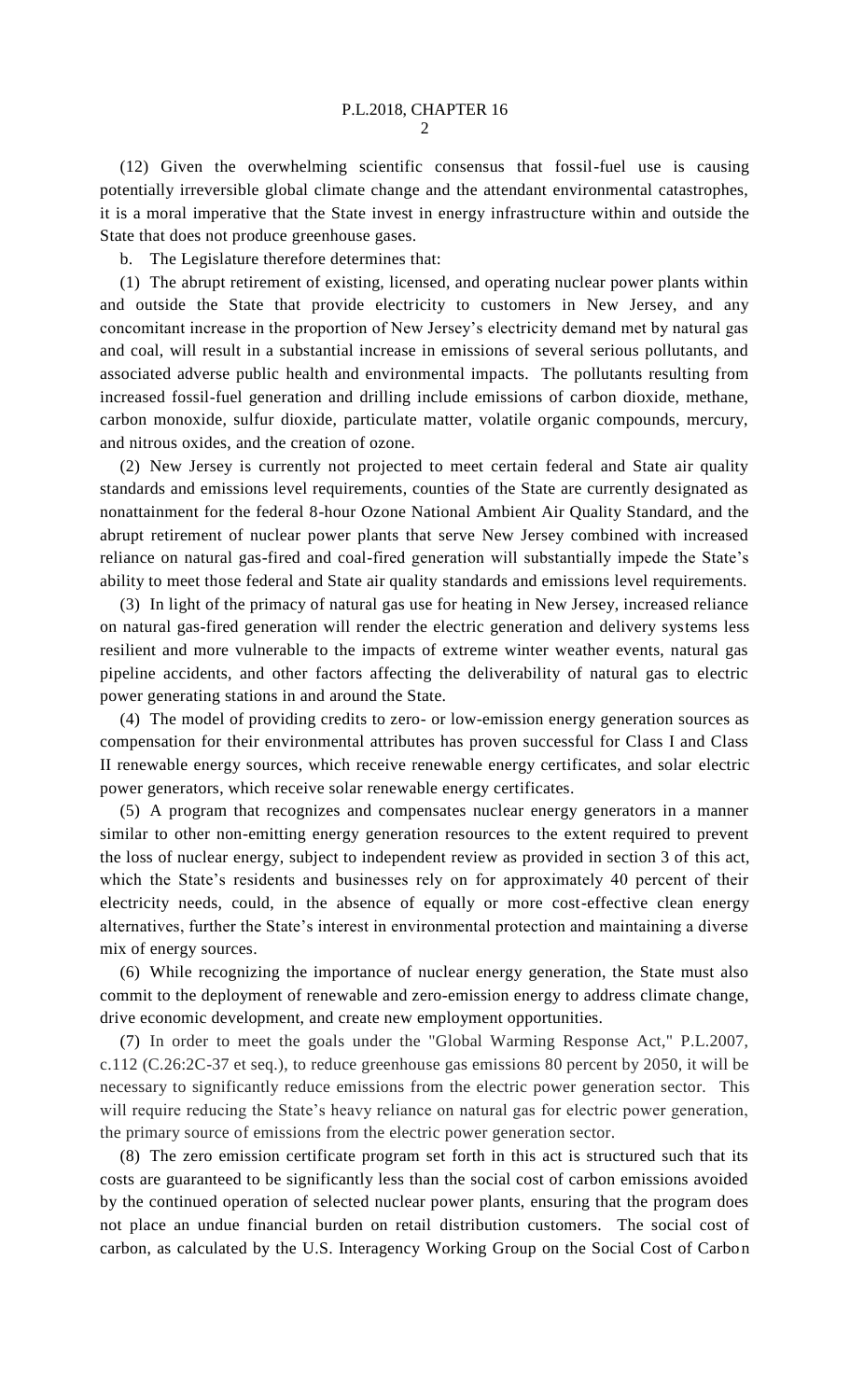in its August 2016 Technical Update, is an accepted measure of the cost of carbon emissions. Carbon emissions avoided by selected nuclear power plants are but one component of their emissions avoidance benefits.

C.48:3-87.4 Definitions relative to nuclear energy.

2. As used in this act:

"Board" means the New Jersey Board of Public Utilities or any successor agency.

"Electric public utility" shall have the same meaning as provided in section 3 of P.L.1999, c.23 (C.48:3-51).

"Eligibility period" means the period of time, measured in energy years, during which a selected nuclear power plant may receive zero emission certificates pursuant to section 3 of this act.

"Eligible nuclear power plant" means a nuclear power plant certified by the board to allow it to be selected to participate in the program established pursuant to section 3 of this act.

"Emissions avoidance benefits" means the benefits associated with the preservation of better air quality and other environmental attributes caused by the production of electric energy from a selected nuclear power plant, as well as the reduction in damage that would otherwise be caused by carbon dioxide or other greenhouse gases or other pollutants emitted but for the production of electric energy from a selected nuclear power plant. Such damage threatens massive economic and lifestyle disruption, and includes but is not limited to a contribution to sea level rise, heat waves, more frequent and severe occurrence of extreme weather events, and damage to agriculture, water resources, public health, energy and communication systems, and the natural ecosystems that define and support communities.

"Energy year" or "EY" shall have the same meaning as provided in section 3 of P.L.1999, c.23 (C.48:3-51).

"Nuclear power plant" means an individual electric generating unit utilizing nuclear fuel to produce electric power.

"Selected nuclear power plant" means an eligible nuclear power plant selected by the board to participate in the program established pursuant to section 3 of this act.

"Zero emission certificate" or "ZEC" means a certificate, issued by the board or its designee, representing the fuel diversity, air quality, and other environmental attributes of one megawatt-hour of electricity generated by an eligible nuclear power plant selected by the board to participate in the program established pursuant to section 3 of this act.

C.48:3-87.5 Information included with application; certification.

3. a. As part of an application submitted to the board pursuant to subsection c. of this section, a nuclear power plant seeking to participate in the program established by this act shall provide to the board any financial information requested by the board pertaining to the nuclear power plant, including, but not limited to, certified cost projections over the next three energy years, including operation and maintenance expenses, fuel expenses, including spent fuel expenses, non-fuel capital expenses, fully allocated overhead costs, the cost of operational risks and market risks that would be avoided by ceasing operations, and any other information, financial or otherwise, to demonstrate that the nuclear power plant's fuel diversity, air quality, and other environmental attributes are at risk of loss because the nuclear power plant is projected to not fully cover its costs and risks, or alternatively is projected to not fully cover its costs and risks including its risk-adjusted cost of capital. For purposes of this subsection, "operational risks" shall include, but need not be limited to, the risk that operating costs will be higher than anticipated because of new regulatory mandates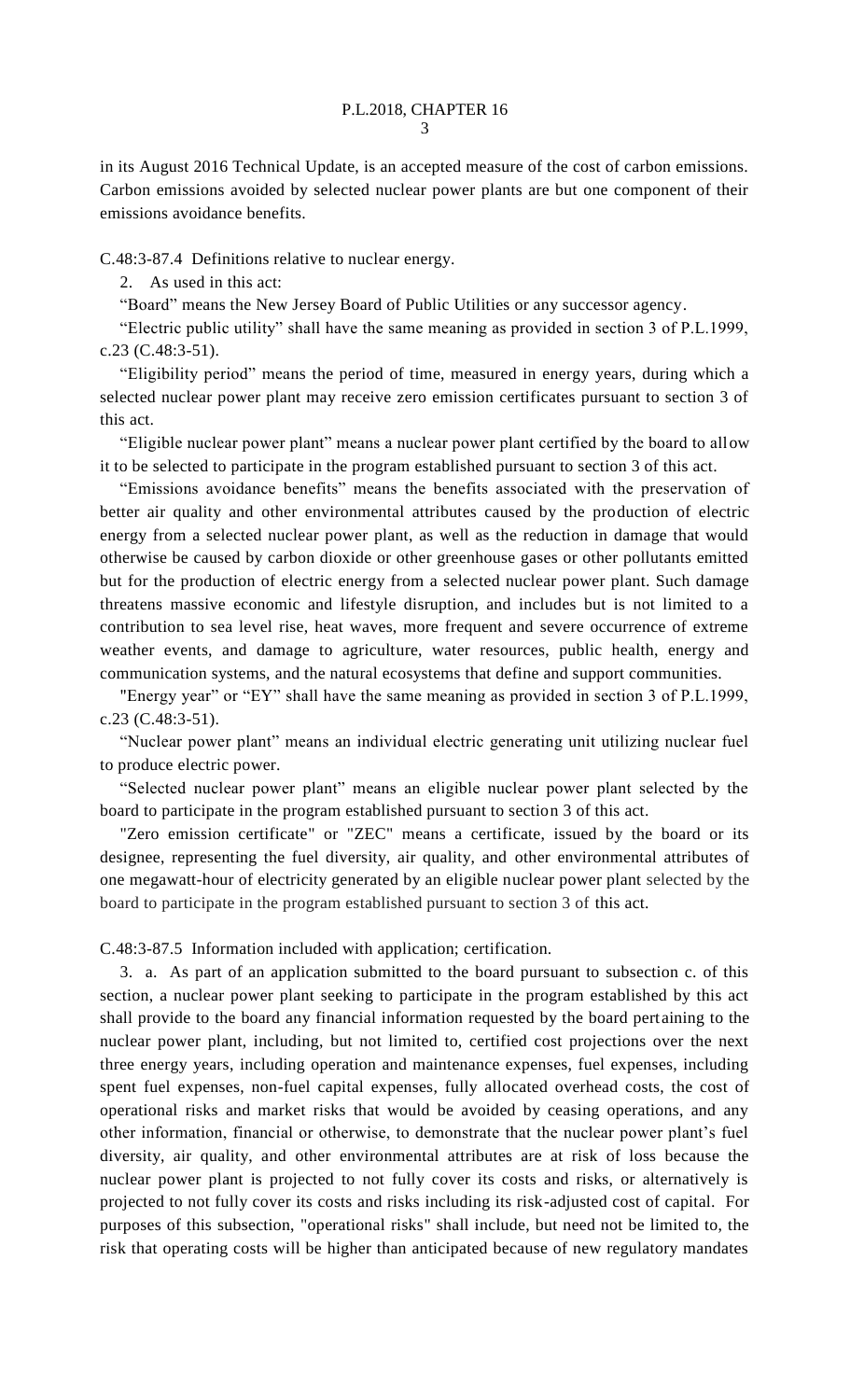4

or equipment failures and the risk that per megawatt-hour costs will be higher than anticipated because of a lower than expected capacity factor, and "market risks" shall include, but need not be limited to, the risk of a forced outage and the associated costs arising from contractual obligations, and the risk that output from the nuclear power plant may not be able to be sold at projected levels. An application submitted to the board pursuant to subsection c. of this section shall also include a certification that the nuclear power plant will cease operations within three years unless the nuclear power plant experiences a material financial change, and the certification shall specify the necessary steps required to be completed to cease the nuclear power plant's operations.

The financial and other information required pursuant to this subsection may be submitted on a confidential basis and shall be treated and maintained as confidential by the board and shall not be subject to public disclosure, notwithstanding any law to the contrary, including the common law. The board and the Attorney General shall jointly approve the disclosure of such confidential information to a party that they deem essential to aid the board in making the determinations required under this subsection, provided that the party is not in a position such that disclosure could harm competition and the party agrees in writing to maintain the confidentiality of the confidential information.

b. Notwithstanding any law, rule, regulation, or order to the contrary, the board shall complete a proceeding no later than 180 days after the date of enactment of this act to allow for the commencement of a program allowing for the issuance by the board of a zero emission certificate. In this proceeding, the board shall adopt, after notice, the opportunity for comment, and public hearing, an order establishing a ZEC program for selected nuclear power plants which shall include, but need not be limited to:

(1) a method and application process for determination of the eligibility and selection of nuclear power plants; and

(2) establishment of a mechanism for each electric public utility to purchase ZECs from selected nuclear power plants and a mechanism for the board to effectuate the provisions of subsection i. of this section.

c. No later than 210 days after the date of enactment of this act, a nuclear power plant seeking to participate in the program established by this act shall submit its application to the board.

d. Notwithstanding any law, rule, regulation, or order to the contrary, the board shall complete a proceeding no later than 330 days after the date of enactment of this act and shall adopt, after notice, the opportunity for comment, and public hearing, an order establishing a rank-ordered list of the nuclear power plants eligible to be selected to receive ZECs, and establishing which eligible nuclear power plants have been selected to receive ZECs pursuant to this section. If the board determines, in its discretion, that no nuclear plant that applies pursuant to subsection c. of this section satisfies the objectives of this act, then the board shall be under no obligation to certify any nuclear power plant as an eligible nuclear power plant.

e. To be certified by the board as an eligible nuclear power plant, a nuclear power plant shall:

(1) be licensed to operate by the United States Nuclear Regulatory Commission by the date of enactment of this act and through 2030 or later;

(2) demonstrate to the satisfaction of the board that it makes a significant and material contribution to the air quality in the State by minimizing emissions that result from electricity consumed in New Jersey, it minimizes harmful emissions that adversely affect the citizens of the State, and if the nuclear power plant were to be retired, that that retirement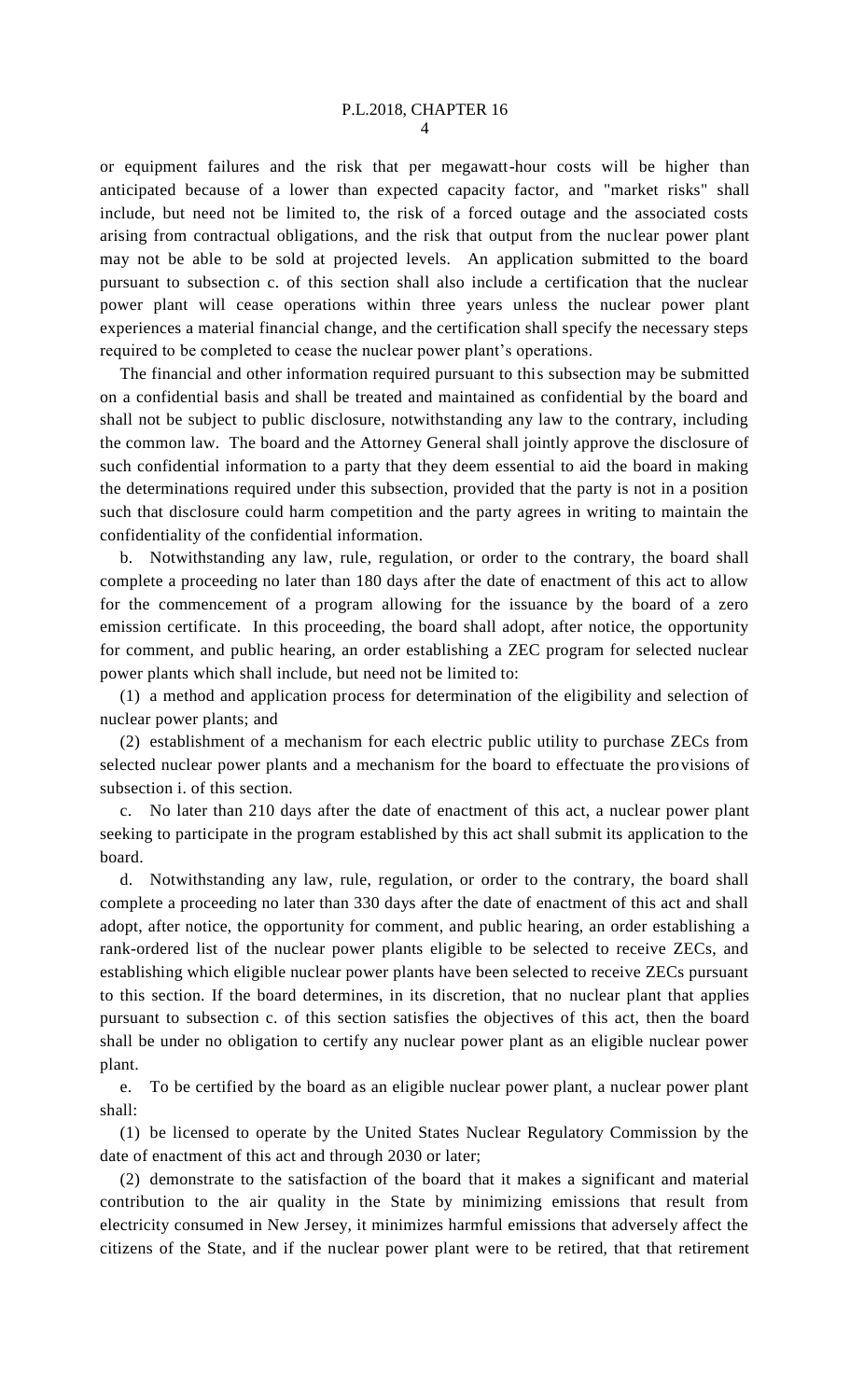would significantly and negatively impact New Jersey's ability to comply with State air emissions reduction requirements;

(3) demonstrate to the satisfaction of the board, through the financial and other confidential information submitted to the board pursuant to subsection a. of this section, and any other information required by the board, which information may be submitted on a confidential basis and shall be treated and maintained as confidential by the board and shall not be subject to public disclosure, notwithstanding any law to the contrary, including the common law, that the nuclear power plant's fuel diversity, air quality, and other environmental attributes are at risk of loss because the nuclear power plant is projected to not fully cover its costs and risks, or alternatively is projected to not cover its costs including its risk-adjusted cost of capital, and that the nuclear power plant will cease operations within three years unless the nuclear power plant experiences a material financial change;

(4) certify annually that the nuclear power plant does not receive any direct or indirect payment or credit under a law, rule, regulation, order, tariff, or other action of this State or any other state, or a federal law, rule, regulation, order, tariff, or other action, or a regional compact, despite its reasonable best efforts to obtain any such payment or credit, for its fuel diversity, resilience, air quality or other environmental attributes that will eliminate the need for the nuclear power plant to retire, except for any payment or credit received under the provisions of this act; and

(5) submit an application fee to the board in an amount to be determined by the board, but which shall not exceed \$250,000, to be used to defray the costs incurred by the board to administer the ZEC program.

f. In ranking eligible nuclear power plants from first to last, the board shall consider how well the nuclear power plants satisfy the criteria set forth under the provisions of this act, and shall also consider other relevant factors such as sustainability or long-term commitment to nuclear energy production in a manner that supports New Jersey's costeffective transition to a zero carbon energy supply. Two or more eligible nuclear power plants shall not have the same ranking.

g. (1) The board shall select eligible nuclear power plants to receive ZECs according to their ranking. Beginning with the top-ranked eligible nuclear power plant and continuing in rank order, the board shall continue to select nuclear power plants but not beyond the point at which the combined number of megawatt-hours of electricity produced in the energy year immediately prior to the date of enactment of this act by all selected nuclear power plants equals 40 percent of the total number of megawatt-hours of electricity distributed by electric public utilities in the State in the energy year immediately prior to the date of enactment of this act. The board shall not select an eligible nuclear power plant to receive ZECs if the addition of the electricity produced by that nuclear power plant in the energy year immediately prior to the date of enactment of this act to the electricity produced in the energy year immediately prior to the date of enactment of this act by the selected nuclear power plants ranked ahead of that plant on the rank-ordered list exceeds 40 percent of the total number of megawatt-hours of electricity distributed by electric public utilities in the State in the energy year immediately prior to the date of enactment of this act.

(2) A selected nuclear power plant shall be eligible to receive ZECs 330 days after the date of enactment of this act. In the first energy year in which an eligible nuclear power plant is selected, the selected nuclear power plant shall receive a number of ZECs equal to the number of megawatt-hours of electricity it produced in that energy year starting on the date of the eligible nuclear power plant's selection. In each energy year thereafter, each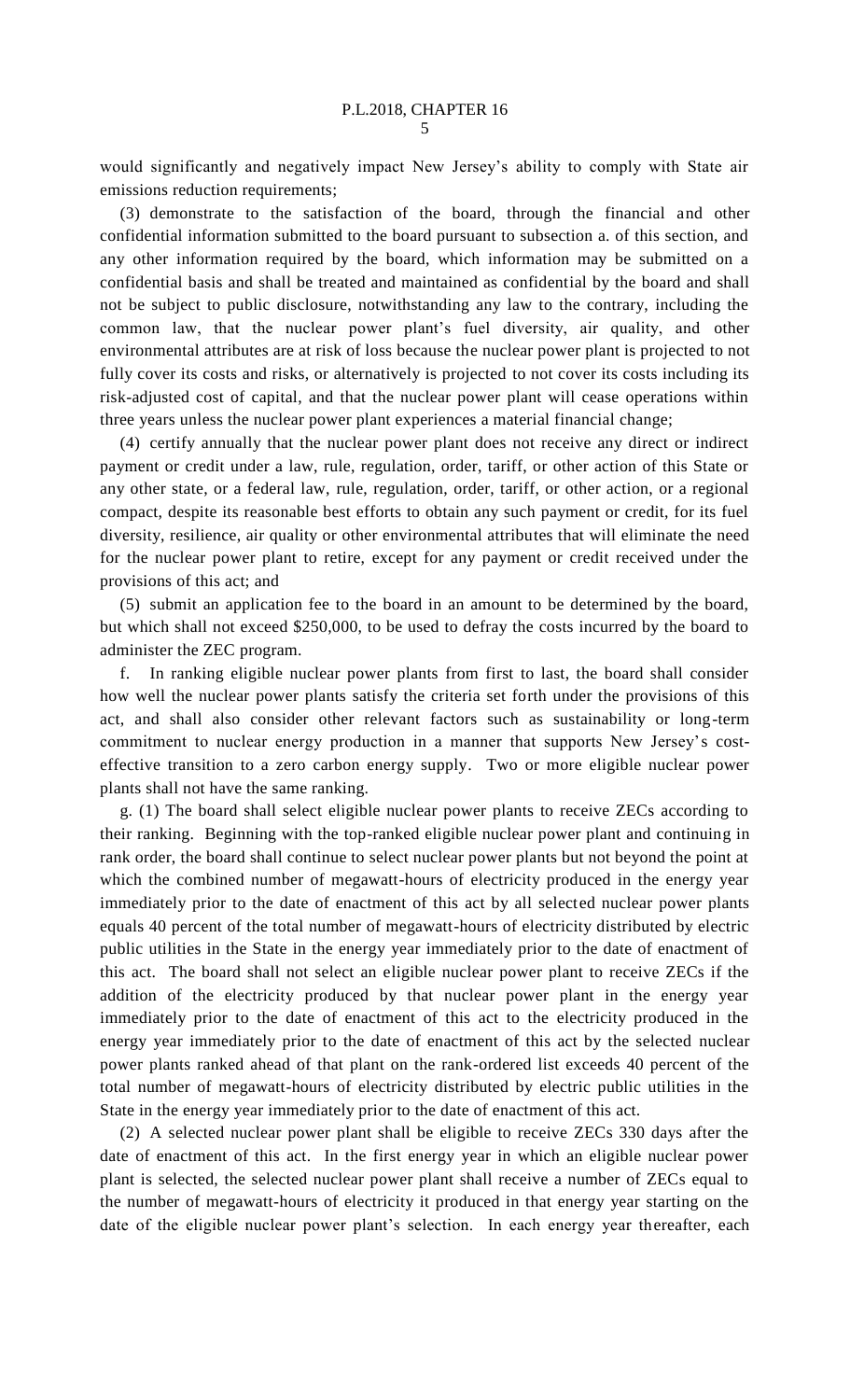selected nuclear power plant shall receive a number of ZECs equal to the number of megawatt-hours of electricity that it produced in that energy year.

h. (1) Selected nuclear power plants shall initially receive ZECs for an eligibility period that shall run through the end of the first energy year in which the nuclear power plant is selected, plus an additional three energy years.

(2) No later than 13 months prior to the conclusion of the initial eligibility period established pursuant to paragraph (1) of this subsection, and no later than 13 months prior to the conclusion of each three energy year eligibility period thereafter, a nuclear power plant may demonstrate its eligibility to the board and the board may certify the nuclear power plant's eligibility to receive ZECs for additional eligibility periods of three energy years, consistent with the provisions of this act.

(3) A selected nuclear power plant shall annually certify to the board that it will continue operations at full or near full capacity for the duration of the period of its eligibility to receive ZECs, except with respect to nuclear power plant shutdowns for necessary maintenance and refueling.

i. (1) The board shall determine the price of a ZEC each energy year by dividing the total number of dollars held by electric public utilities in the accounts established pursuant to paragraph (1) of subsection j. of this section at the end of the prior energy year by the greater of: 40 percent of the total number of megawatt-hours of electricity distributed by the electric public utilities in the State in the prior energy year, or the number of megawatt-hours of electricity generated in the prior energy year by the selected nuclear power plants.

(2) Each electric public utility in the State shall be required to begin to purchase ZECs on a monthly basis from each selected nuclear power plant with payment to follow within 90 days after the conclusion of the first energy year in which selected nuclear power plants receive ZECs and within 90 days after the conclusion of each subsequent energy year. The number of ZECs an electric public utility shall be required to purchase shall equal the total number of ZECs received by the selected nuclear power plants for the prior energy year pursuant to paragraph (2) of subsection g. of this section multiplied by the percentage of electricity distributed in the State by the electric public utility as compared to other electric public utilities in the State.

(3) To ensure that a selected nuclear power plant shall not receive double-payment for its fuel diversity, resilience, air quality, or other environmental attributes, the board shall annually determine the dollar amount received by the selected nuclear power plant in an energy year pursuant to a law, rule, regulation, order, tariff, or other action of this State or any other state, or a federal law, rule, regulation, order, tariff, or other action, or a regional compact referenced in paragraph (4) of subsection e. of this section. Notwithstanding paragraph (2) of this subsection, the number of ZECs purchased by each electric public utility from a selected nuclear power plant for an energy year shall be reduced by the number of ZECs equal in value to the dollar amount determined by the board in this paragraph, multiplied by the percentage of electricity distributed in the State by the electric public utility as compared to other electric public utilities in the State. To the extent that the board determines that a selected nuclear plant receives revenues for its fuel diversity, resilience, air quality, or other environmental attributes, the board shall immediately reduce the number of ZECs on a prospective basis consistent with the level of such revenues.

j. (1) The board shall order the full recovery of all costs associated with the electric public utility's required procurement of ZECs, and with the board's implementation of the ZEC program under this act, through a non-bypassable, irrevocable charge imposed on the electric public utility's retail distribution customers. Within 150 days after the date of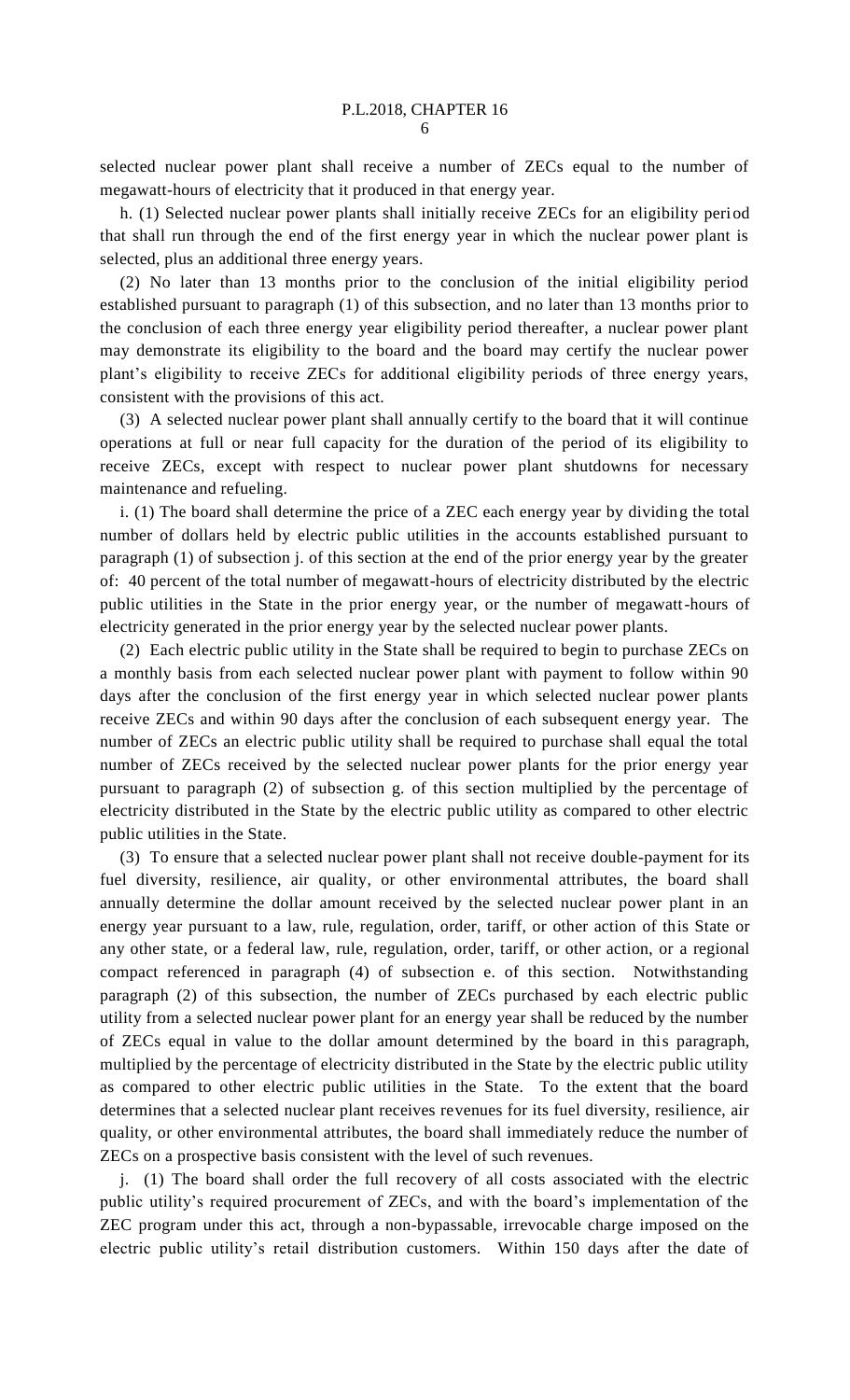enactment of this act, each electric public utility shall file with the board a tariff to recover from its retail distribution customers a charge in the amount of \$0.004 per kilowatt-hour which reflects the emissions avoidance benefits associated with the continued operation of selected nuclear power plants. Within 60 days after the tariff filing required pursuant to this paragraph, after notice, the opportunity for comment, and public hearing, the board shall approve the tariff, provided that it is consistent with the provisions of this subsection. No later than the date of the board's order establishing the initial selected nuclear power plants to receive ZECs, each electric public utility shall implement the tariff and begin collecting from its retail distribution customers the approved charge. Revenues collected by the electric public utility from the non-bypassable, irrevocable charge shall be placed in a separate, interest-bearing account and shall be used solely to purchase ZECs, and to reimburse the board for reasonable, verifiable costs the board incurs to implement the ZEC program pursuant to this act to the extent the board's costs exceed the application fees collected by the board pursuant to paragraph (5) of subsection e. of this section.

(2) Notwithstanding any provision of this act to the contrary, an electric public utility shall not be required to purchase any additional number of ZECs if the cost of the additional number of ZECs exceeds the revenues deposited in the electric public utility's separate, interest-bearing account, created pursuant to paragraph (1) of this subsection, for that energy year, after subtracting the reasonable, verifiable costs incurred by the board during that energy year to implement the ZEC program pursuant to this section, which costs shall be remitted to the board from the ZEC fund each energy year in a manner to be determined by the board. Excess monies in an electric public utility's separate, interest-bearing account shall be refunded to its retail distribution customers at the end of each energy year.

(3) (a) Notwithstanding the provisions of paragraph (1) of this subsection, and to ensure that the ZEC program remains affordable to New Jersey retail distribution customers, the board may, in its discretion, reduce the per kilowatt-hour charge imposed by paragraph (1) of this subsection starting in the second three year eligibility period and for each subsequent three year eligibility period thereafter, provided that the board determines that a reduced charge will nonetheless be sufficient to achieve the State's air quality and other environmental objectives by preventing the retirement of the nuclear power plants that meet the eligibility criteria established pursuant to subsections d. and e. of this section.

(b) If the board reduces the per kilowatt-hour charge imposed by paragraph (1) of this subsection pursuant to subparagraph (a) of this paragraph, the reduction shall be applicable to the next eligibility period only and the board shall make its determination no later than 13 months prior to the start of that eligibility period. Within 30 days thereafter, each electric public utility shall file, in lieu of the tariff described in paragraph (1) of this subsection, a tariff consistent with the board's determination. Within 60 days after filing of the tariff, after notice, the opportunity for comment, and public hearing, the board shall approve the revised tariff, provided that it is consistent with the board's determination. The revised tariff shall take effect starting in the next eligibility period.

(c) If the board does not certify any nuclear power plants for a subsequent eligibility period pursuant to this act, the board may, in its discretion, reduce the per kilowatt-hour charge imposed pursuant to paragraph (1) of this subsection to ensure that the ZEC program remains affordable to New Jersey retail distribution customers in the final year of the first eligibility period, provided that the board determines that a reduced charge will nonetheless be sufficient to achieve the State's air quality and other environmental objectives by preventing the retirement of the nuclear power plants that meet the eligibility criteria established pursuant to subsections d. and e. of this section.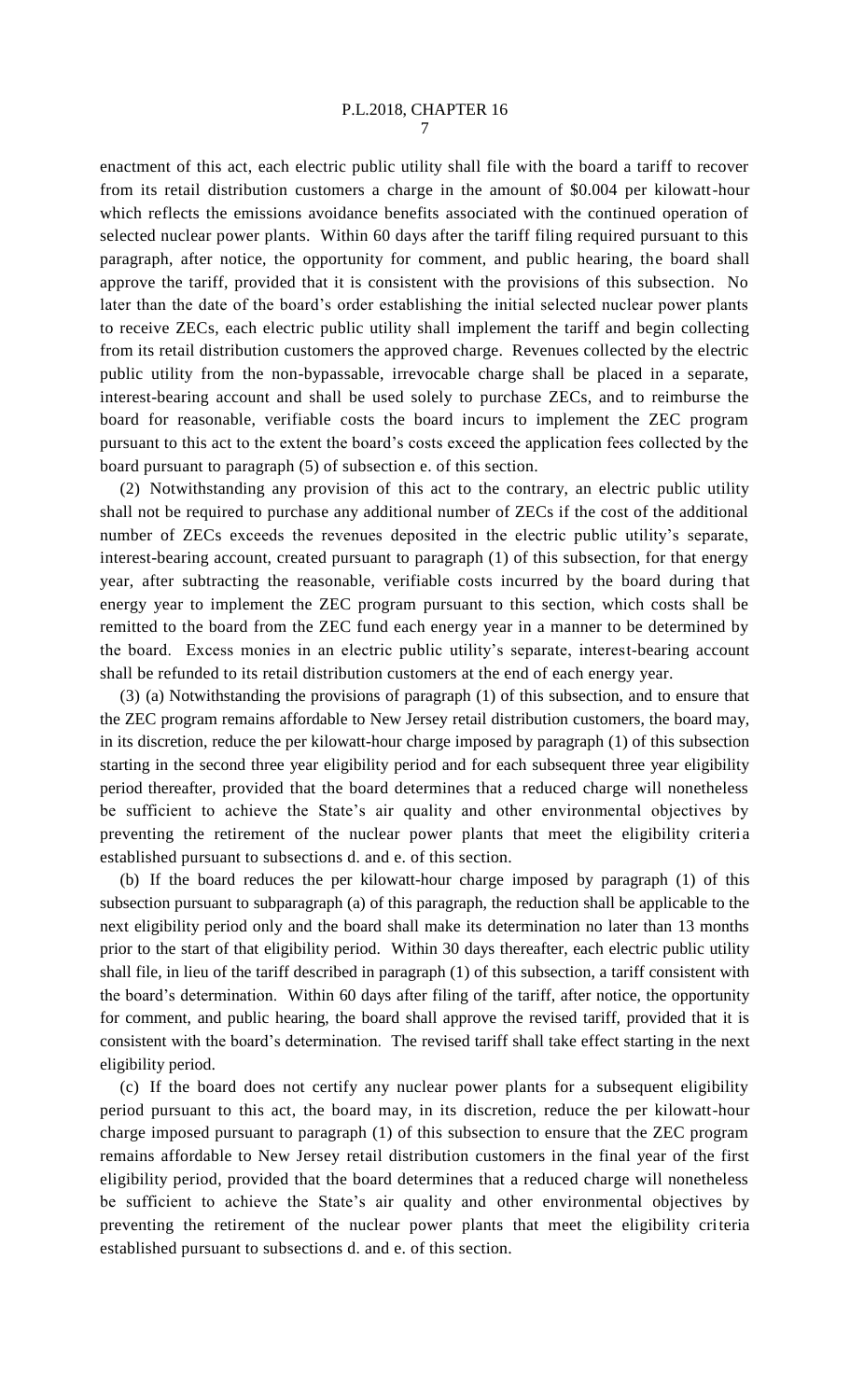(d) For the second three energy year eligibility period, and every subsequent eligibility period thereafter, a selected nuclear power plant shall pay a renewal fee to the board in an amount to be determined by the board, but which shall not exceed \$250,000, to be used to defray the costs incurred by the board to administer the ZEC program.

k. (1) A selected nuclear power plant shall be excused from performance, including but not limited to the sale of ZECs, and a payment from an electric public utility shall not be due to the selected nuclear power plant, if:

(a) the selected nuclear power suspends or ceases operations, despite the selected nuclear power plant's reasonable efforts to continue operations, due to an event beyond its control, including but not limited to acts of God, flood, drought, earthquake, storm, fire, lightning, epidemic, war, riot, labor dispute, labor or material shortage, sabotage, or explosion. The selected nuclear power plant shall no longer be excused from performance, and a payment from an electric public utility shall be due, after conclusion of the event;

(b) a State law is enacted imposing a significant new tax, special assessment, or fee on the generation of electricity, the ownership or leasehold of a generating unit, or the privilege or occupation of the generation, ownership, or leasehold of generation units by a selected nuclear power plant;

(c) a State or federal law is enacted that materially reduces the value of a ZEC, or the board exercises its discretion to reduce the amount of the per kilowatt-hour charge pursuant to paragraph (3) of subsection j. of this section;

(d) the selected nuclear power plant requires capital expenditures in excess of \$40,000,000 that were neither known nor reasonably foreseeable at the time it was selected to receive ZECs, and the capital expenditures are expenditures that a prudent owner or operator of a selected nuclear power plant would not undertake; or

(e) The United States Nuclear Regulatory Commission terminates the selected nuclear power plant's license.

(2) If a selected nuclear power plant ceases operations during an eligibility period for any reason other than those specified in this subsection, the selected nuclear power plant shall pay a charge to the electric public utilities that purchased ZECs from the selected nuclear power plant in an amount equal to the compensation received for the sale of ZECs since the board's last determination of the selected nuclear power plant's eligibility to receive ZECs. An electric public utility shall provide a refund to its retail distribution customers in an amount equal to the charge paid by a selected nuclear power plant to the electric public utility pursuant to this paragraph.

(3) The owner of a selected nuclear power plant shall, within two years after receiving ZECs, submit a plan to the board to retain, retrain, or compensate personnel whose employment would be eliminated as a direct result of the cessation of the selected nuclear power plant's operations, including an alternative economic development plan for communities that rely on the selected nuclear power plant for a substantial portion of their tax revenues.

l. A selected nuclear power plant shall not lay off any personnel unless the lay-off is due to employee misconduct or underperformance issues, or due to the suspension or cessation of the selected nuclear power plant's operations as provided in subsection k. of this section.

m. The owner of a selected nuclear power plant shall, within two years after receiving ZECs, conduct a study and prepare a written report in cooperation with selected experts, to determine the optimal use of dry cask storage of spent nuclear fuel at its site, considering environmental impacts, worker safety, and cost impacts.